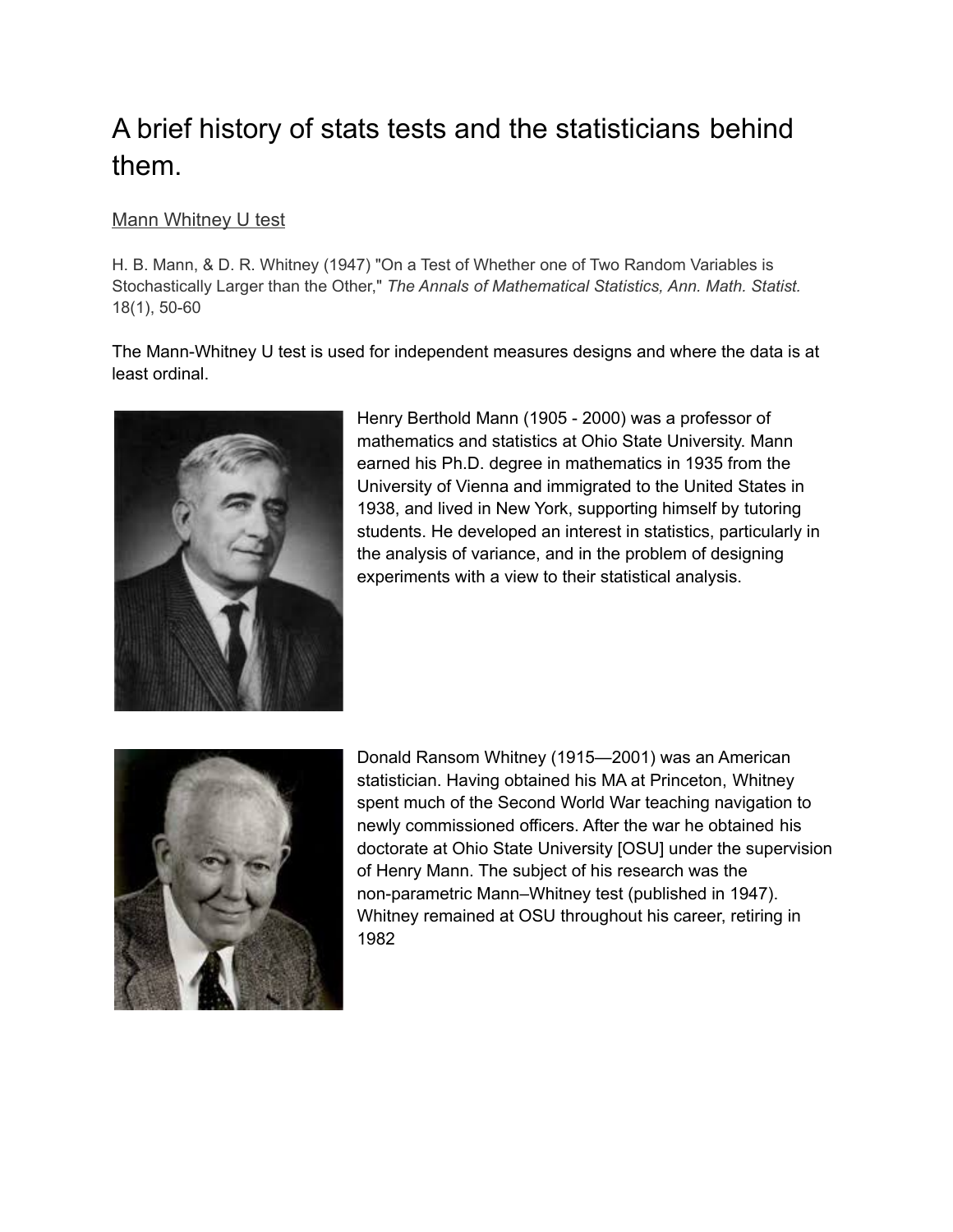### Wilcoxon Signed Ranks test

Wilcoxon, F. (1945). Individual Comparisons by Ranking Methods. *Biometrics Bulletin,* 1(6), 80-83. doi:10.2307/3001968

The Wilcoxon signed-rank test is used for repeated measures designs and where the data is at least ordinal.



Frank Wilcoxon (1892 – 1965) was born to American parents in County Cork, Ireland. He grew up in Catskill, New York, but received part of his education in England. He graduated from Pennsylvania Military College and gained a Ph.D. in physical chemistry from Cornell University in 1924. Wilcoxon entered a research career, working at the Boyce Thompson Institute for Plant Research from 1925 to 1941. He then moved to the Atlas Powder Company, where he designed and directed the Control Laboratory, before joining the American Cyanamid Company in 1943.

#### Chi-Square test

Abbe, E. (1863). Uber die Gesetzmassigkeit der Vertheilung der Fehler bei Beobachtungsreihen. Ges. Abh. 2, 55-81.

The chi-square distribution is used for goodness of fit of an observed distribution to a theoretical one. It is used for independent measures designs and where the data is nominal.



The deduction of the  $x^2$  distribution is due to Ernst Karl Abbe (1840-1905). Abbe was a German physicist, optical scientist, entrepreneur, and social reformer. He was also a co-owner of Carl Zeiss AG, a German manufacturer of scientific microscopes, astronomical telescopes, planetariums, and other advanced optical systems.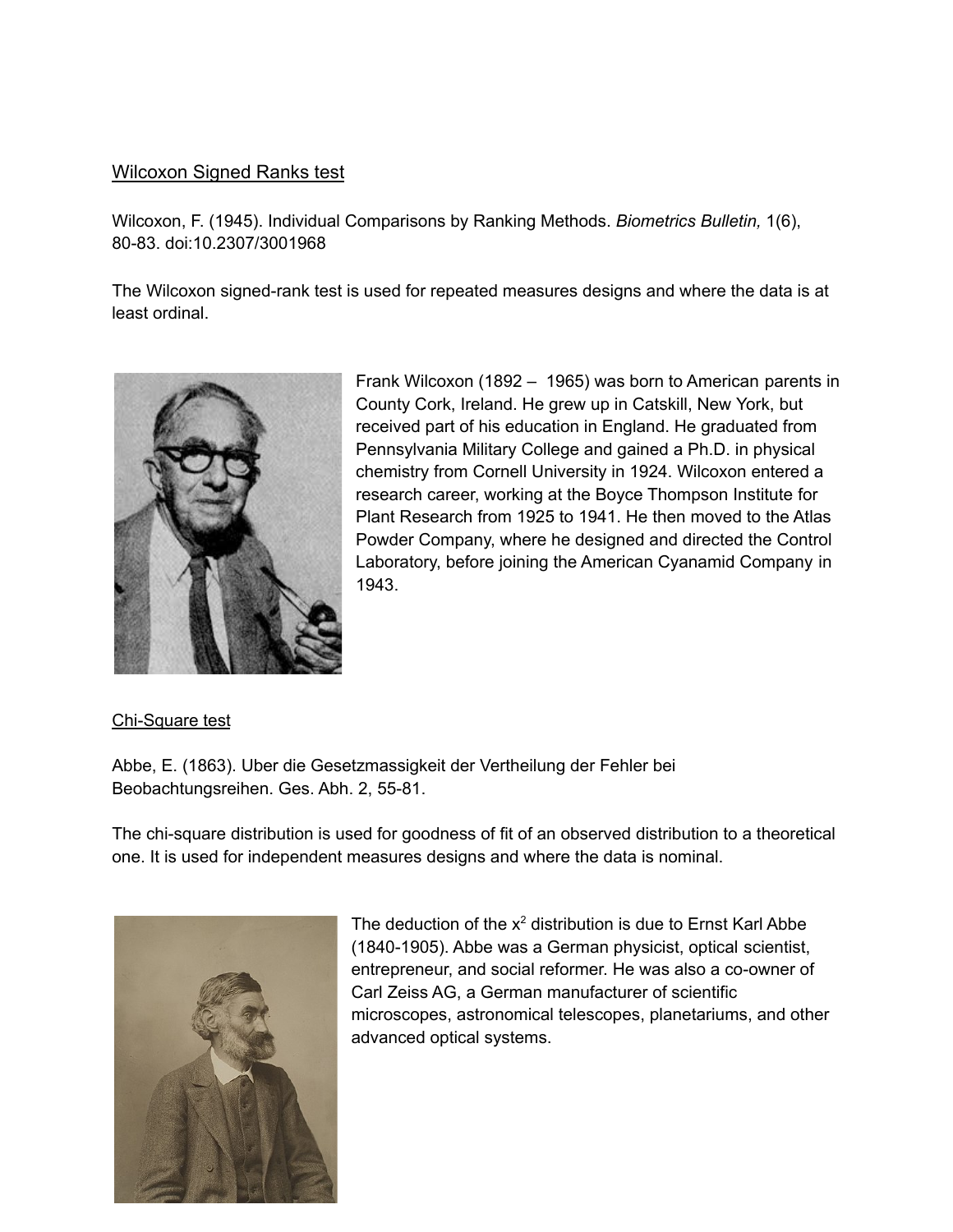#### Binomial sign test

Arbuthnot, J. (1710) "An argument for Divine Providence, taken from the constant regularity observed in the births of both sexes" *Philosophical Transactions of the Royal Society of London*. 27 (325–336): 186–190

The Binomial sign test is used where the data is at least nominal and repeated measures have been used.



John Arbuthnot (1667-1735), a Scottish physician, satirist and polymath is credited with the first use of significance tests. In 1710, Arbuthnot examined birth records in London for each of the 82 years from 1629 to 1710. In every year, the number of males born in London exceeded the number of females. If the null hypothesis of equal number of births is true, the probability of the observed outcome is 0.5  $^{82}$ , leading Arbuthnot to conclude that the probability of male and female births were not exactly equal.

#### Spearman's Rank Correlation test Rho (r)

Spearman C. (1904). "The proof and measurement of association between two things". *American Journal of Psychology*. **15** (1): 72–101.

Spearman's Rho test is used for a relationship between two co-variables, where the data is at least ordinal.



Charles Spearman, (1863 – 1945) was an English psychologist known for work in statistics, as a pioneer of factor analysis, and for Spearman's rank correlation coefficient. He also did seminal work on models for human intelligence, including his theory that disparate cognitive test scores reflect a single General intelligence factor and coining the term g factor.

The integration of intelligence testing into the eugenics movement created a place for psychologists in the diagnosis, schooling, housing, treatment, and control of those deemed "feeble-minded".